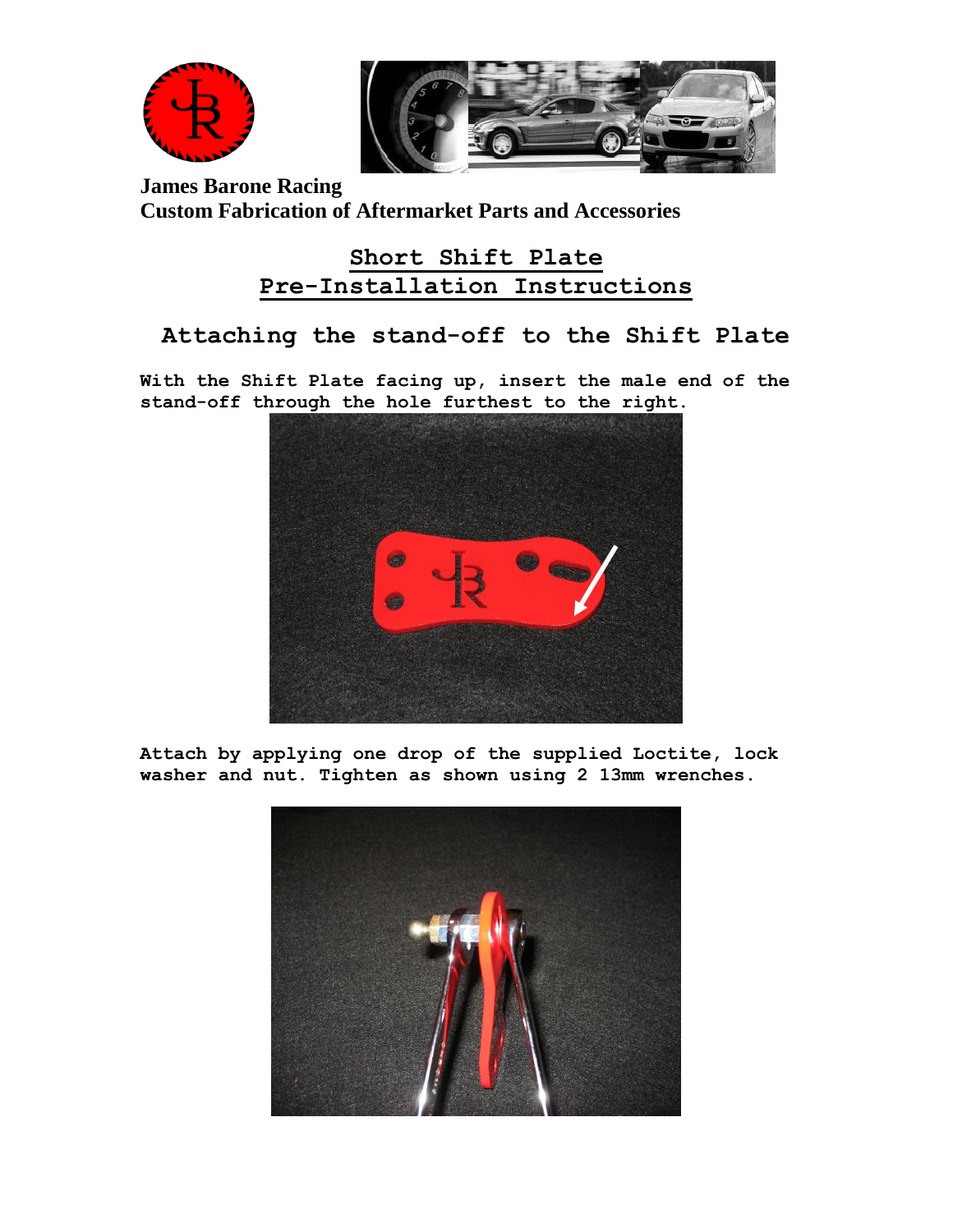



**James Barone Racing Custom Fabrication of Aftermarket Parts and Accessories**

## **Short Shift Plate Kit Installation Instructions**

- **Engage the emergency brake and open the hood.**
- **If you have an aftermarket cold air intake, or short ram intake refer to manufactures instructions for removal if necessary.**
- **Remove the factory inter cooler cover and air box if necessary to expose the shifter linkage.**

#### **Installing your new Short Shifter Plate**

 **Remove the 2 12mm bolts along with the factory shifter counter weight using a 12mm socket and socket wrench**

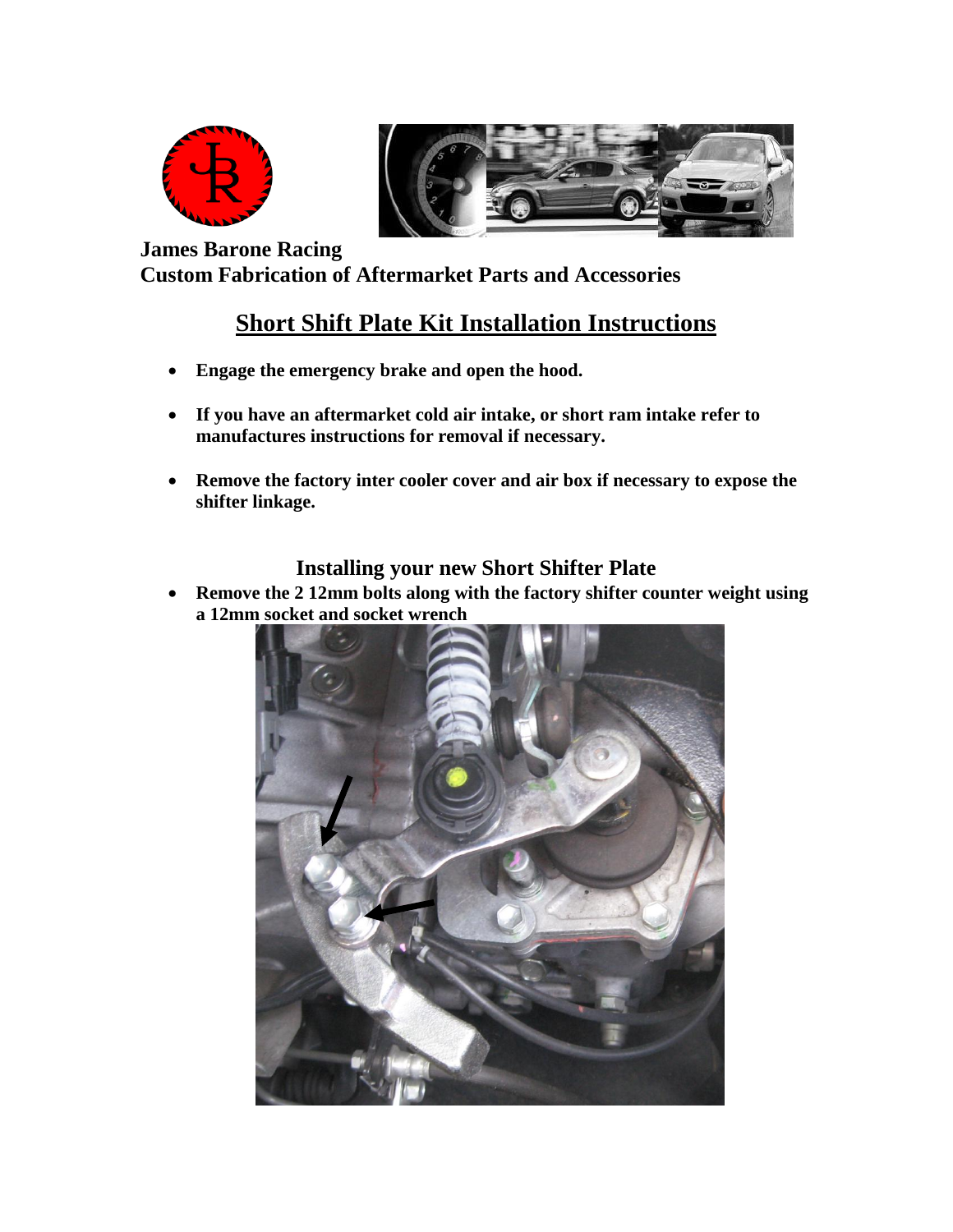**Using needle nose pliers slipped under the shifter cable, pry up to pop the cable off the existing ball stud.**



 **Remove the negative battery terminal first and then the positive battery terminal using a 10mm socket and socket wrench**

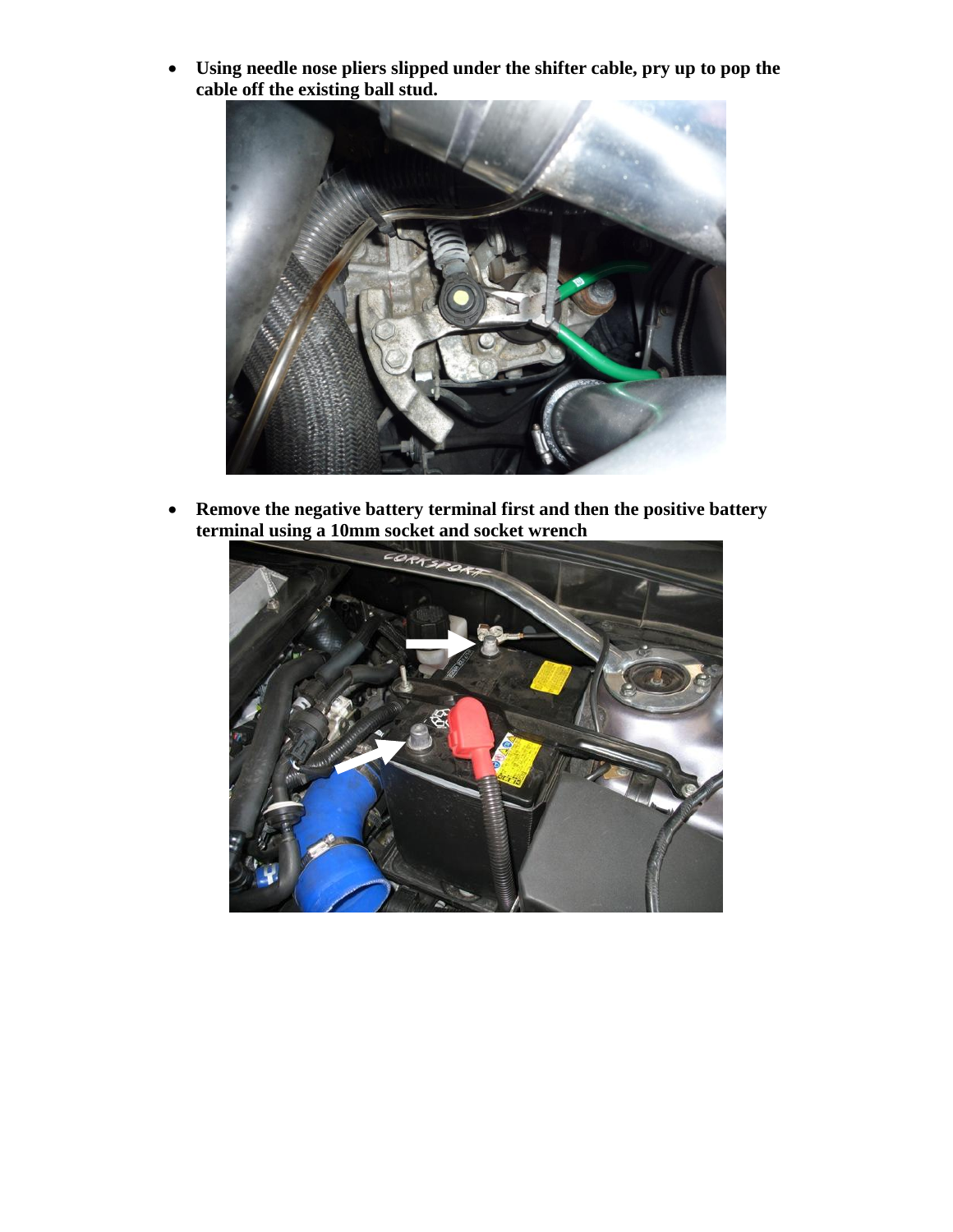

 **Remove the battery, then remove the battery tray using a 10mm socket and socket wrench**

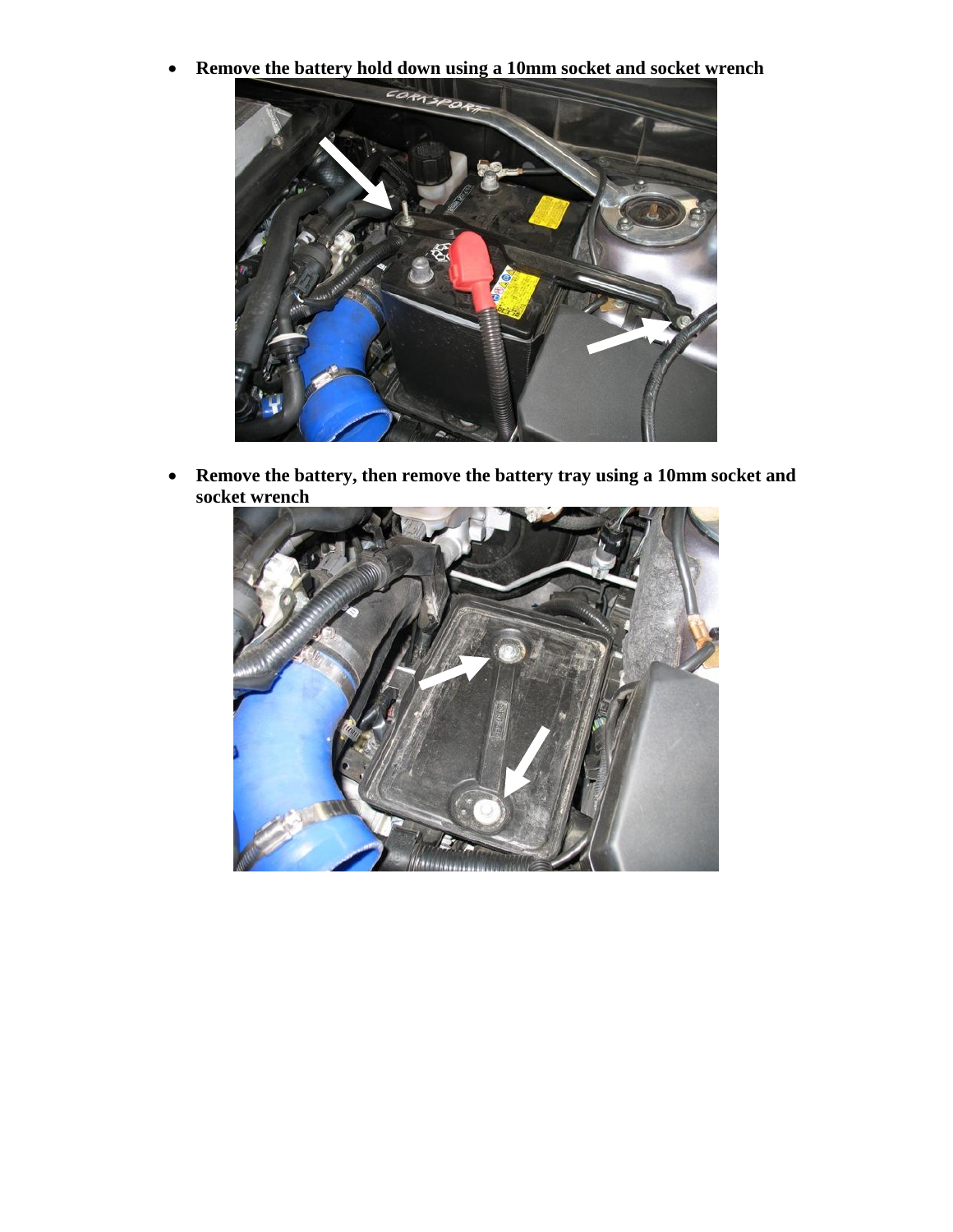**Remove the 2 bolts holding the cable mounting bracket to the transmission with a 12mm socket and socket wrench (6 point socket is recommended) Caution!! These bolts can be very tight! Take care when removing them not to damage the shifter cable or anything else in the surrounding area.**



 **Insert the 2 provide spacers under the cable mounting bracket as shown below.** 

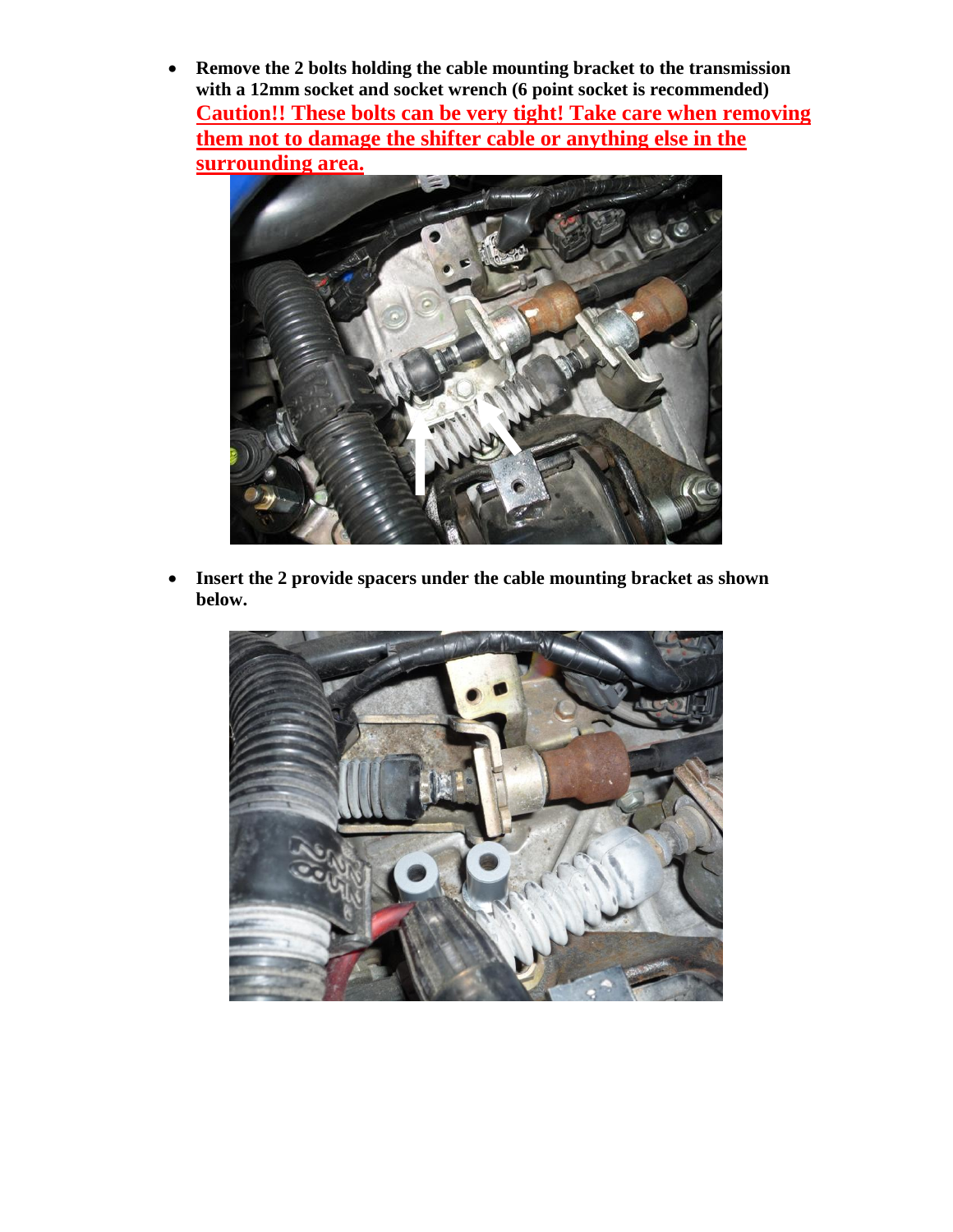**Apply 1 lock washer 55mm long bolts and re-attach the cable mounting bracket to the transmission and tighten using a 13mm socket and socket wrench (6 point socket is recommended)**



- **Reinstall the battery tray, battery, and battery terminals; positive terminal first and the negative terminal last.**
- **Place 1 lock washer on each of the 8mm hex cap bolts, install the counter weight along with both hex cap bolts and tighten using a 6mm hex wrench.**
- **Center the shifter cable over the new ball stud mount and push down until you here it snap in place.**



**It should now look like this.**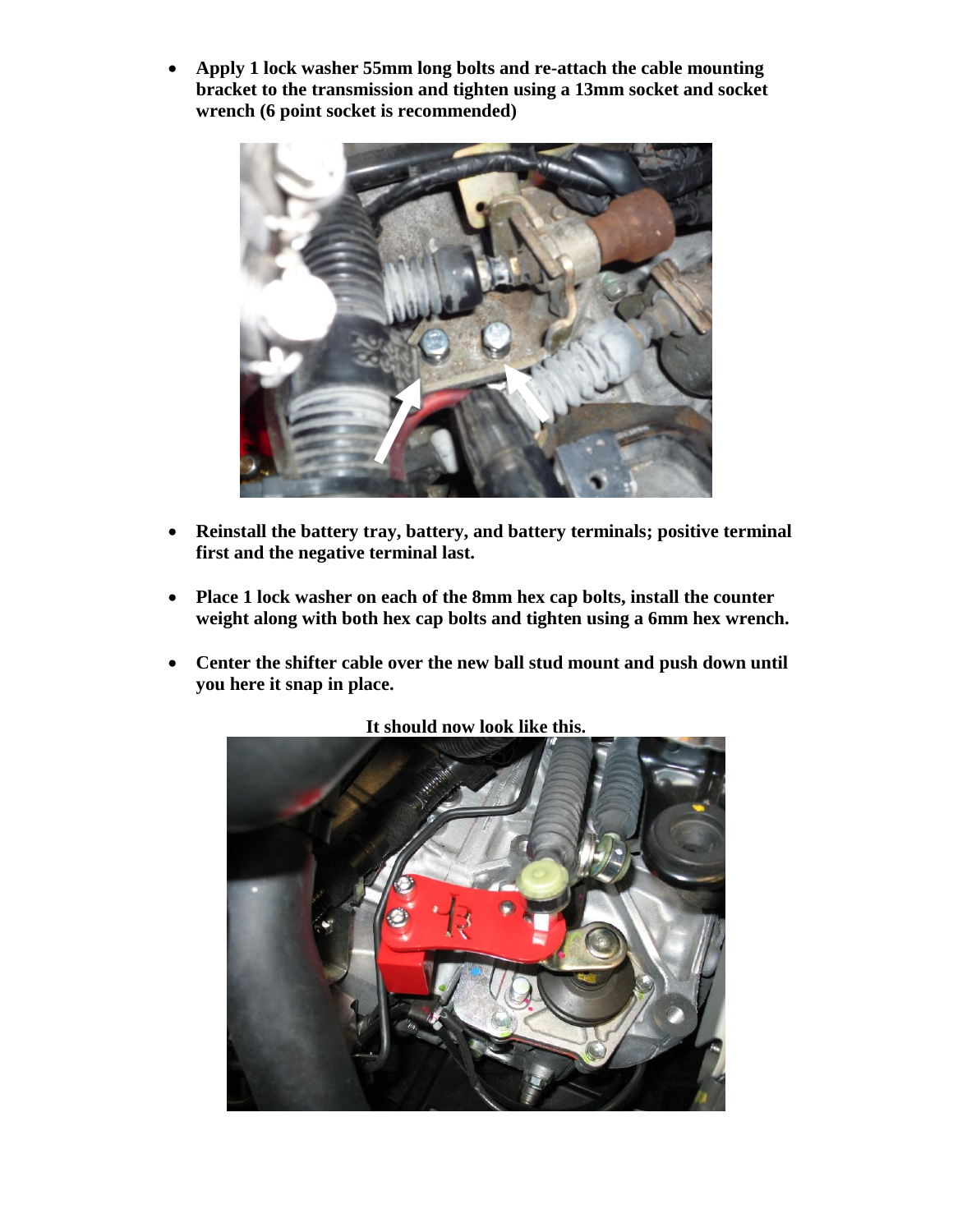**Now re-install the factory air box assembly if necessary, aftermarket intake and inter-cooler cover.**

# **ADJUSTING THE THROW**

**Adjusting the throw of your new JBR Short Throw Shift Plate kit only takes a few minutes.** 

- **1. Gain access to the shift plate using the instructions above.**
- **2. Unbolt the shift plate from the counter weight and rotate the shift plate on to its side with the shift cable still attached.**
- **3. Using 2 13mm wrenches loosen the stand-off enough to allow it to slide to the desired position and re-tighten.**
- 4. **Re-install the shift plate and counter weight**.